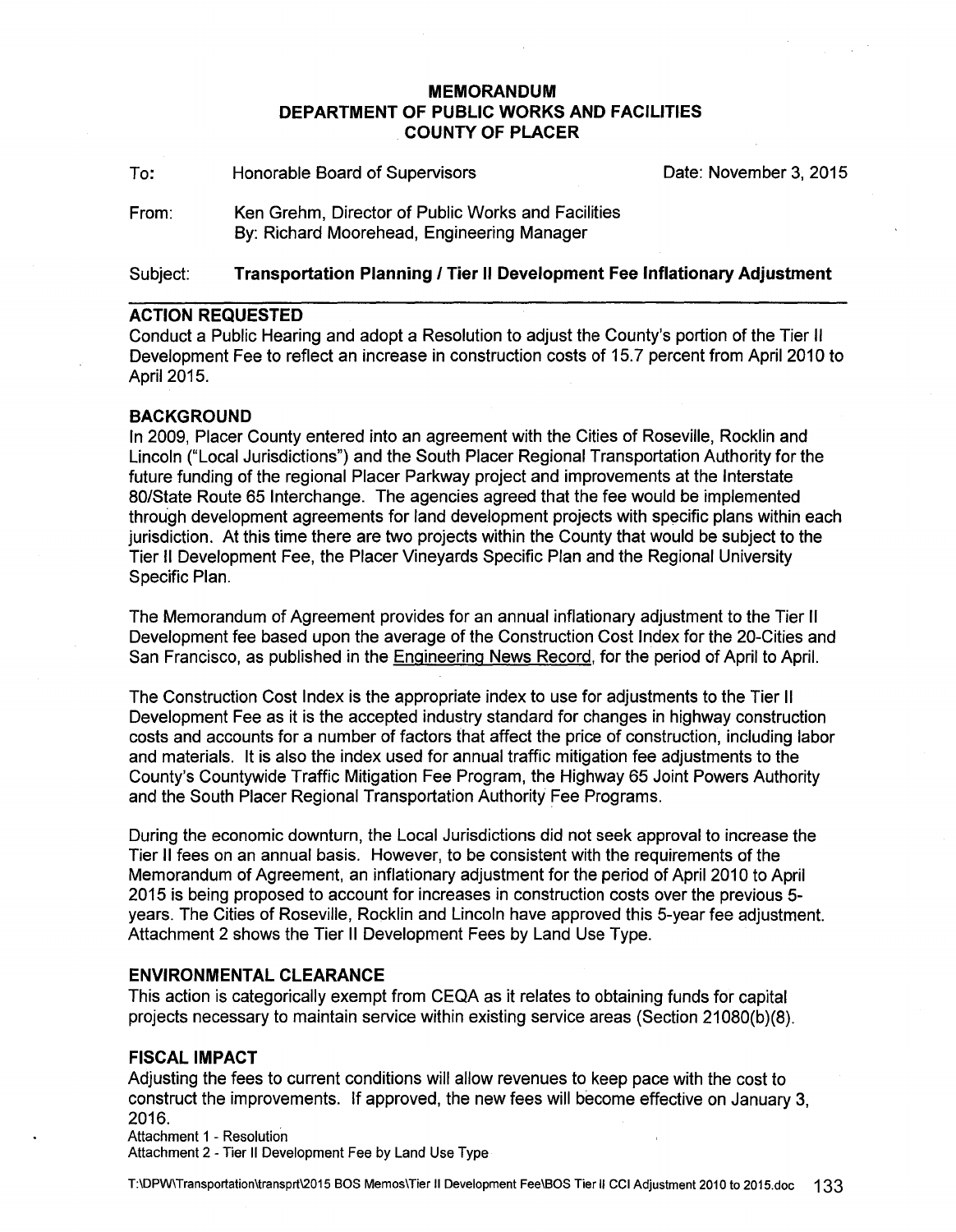# **Before the Board of Supervisors County of Placer, State of California**

In the matter of: A Resolution adopting the inflationary increase to the County's portion of the Tier II Development Fee.

Resol. No: **We are all that the set of the set of the set of the set of the set of the set of the set of the set of the set of the set of the set of the set of the set of the set of the set of the set of the set of the set** 

The following RESOLUTION was duly passed by the Board of Supervisors of the

County of Placer at a regular meeting held \_\_\_\_\_\_\_\_\_\_\_\_\_\_\_\_\_\_\_\_\_\_\_\_\_\_\_ by the

following vote on roll call:

Ayes:

Noes:

Absent:

Signed and approved by me after its passage.

Chair, Board of Supervisors

Attest:

Clerk of said Board

**WHEREAS,** the Tier II Memorandum of Agreement states that annual adjustments should be applied to the Tier II Development Fee, based on the Construction Cost Index, to ensure sufficient funding of the Placer Parkway and Interstate 80/State Route 65 interchange improvements; and

**WHEREAS,** the industry standard used to estimate changes in construction costs is reported in the publication, Engineering News Record. This publication is circulated nationwide to the engineering profession and regularly reports indices for changes in construction costs; and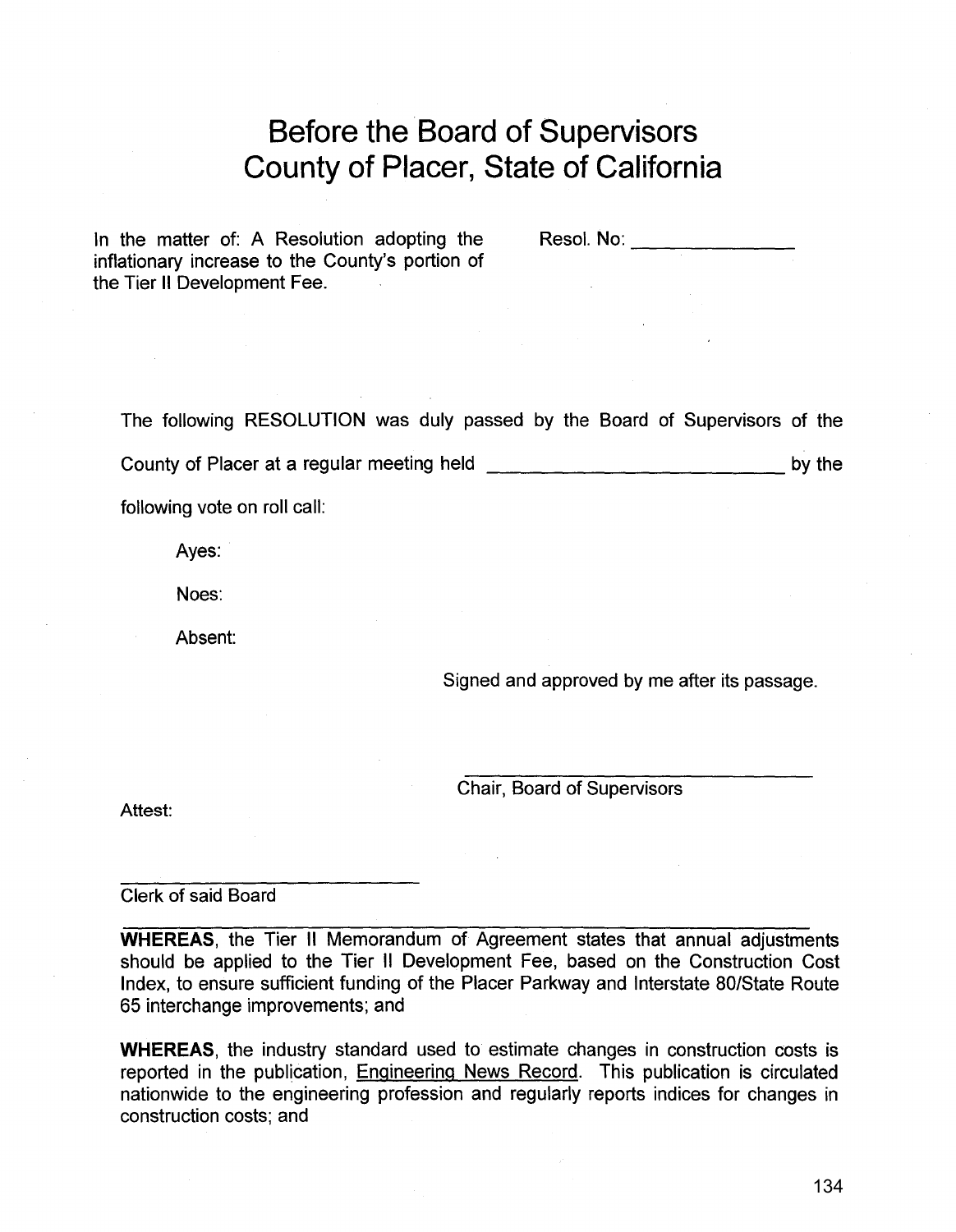**WHEREAS,** the Engineering News Record publication reports a 15.7 percent increase in the Construction Cost Index (average 20-Cities and San Francisco) for the period of April2010 to April 2015; and

**WHEREAS,** there still exists a reasonable relationship between the Tier II Development Fee and the type of development project on which the fee is imposed.

**NOW, THEREFORE, BE IT RESOLVED,** by the Board of Supervisors of the County of Placer, State of California, that the Tier II Development Fee, as shown in the Memorandum of Agreement, shall be adjusted as follows: Residential \$6,332.28; Industrial/Office/Other \$1,727.41; Commercial/Retail \$3,431.67; University \$1,157 .00.